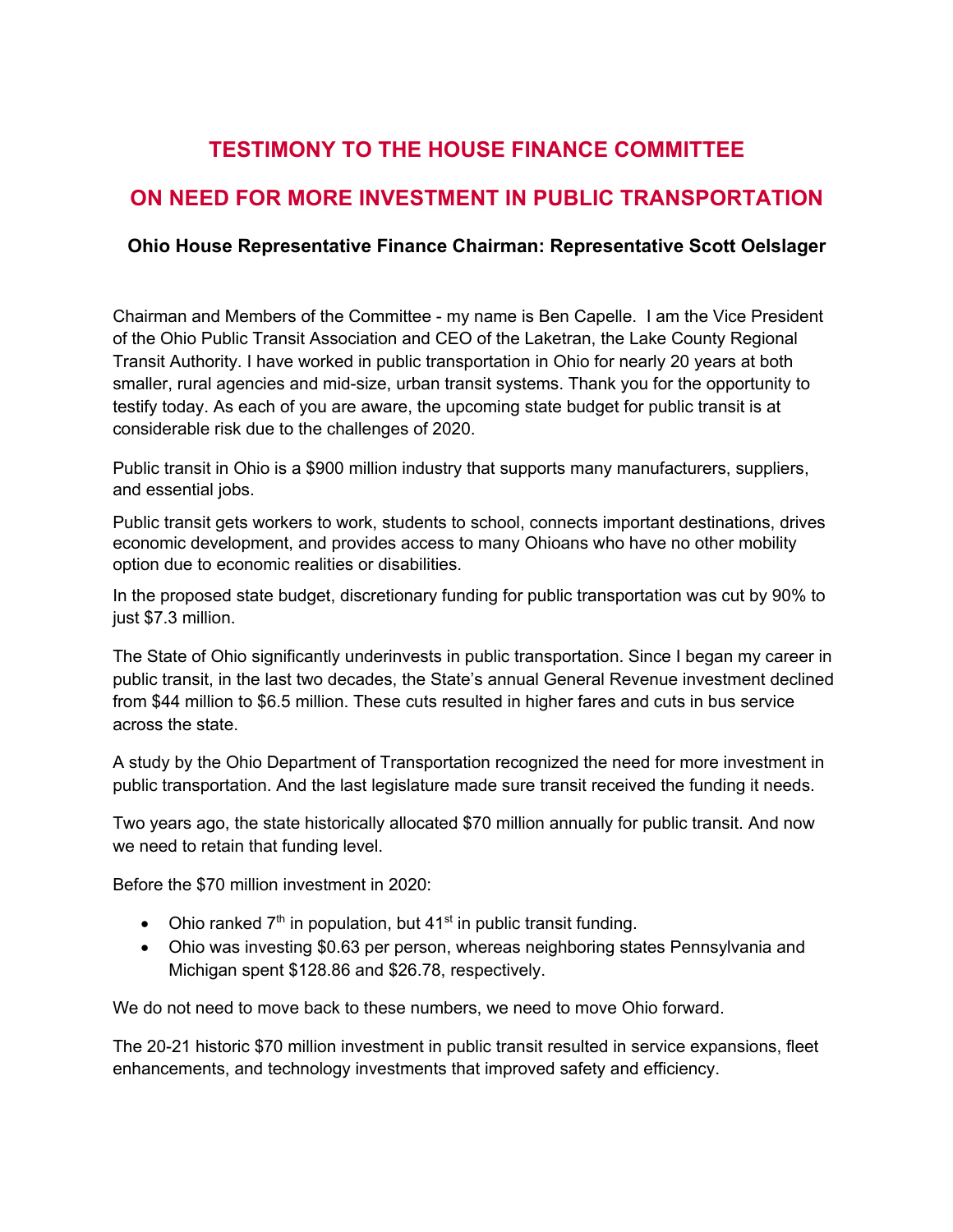This is not about one community. Transit funding supports people and businesses everywhere in Ohio.

- Over 3 million Ohioans rely on public transportation every day
- State funding provided 115 million trips to get people to work, shopping and health care
- Transit funding made a difference in 135 different Ohio communities and 71 counties last year – rural communities, urban communities, and suburban communities.

State funding for transit supports vulnerable populations like our seniors and people with disabilities to guarantee they have access to get to work or critical doctor appointments.

In Lake County, state funds allowed Laketran to become a safety net for the community during the pandemic. We got essential workers to work. We provided access to lifesaving dialysis and COVID vaccines. And during the Stay at Home order we delivered groceries to low-income, homebound seniors.

These funds also help invest in the economic development – Laketran has been able to construct a transit center at our community college that would not have been possible without state investment. We are now improving access to affordable education and career training.

Your investment in transit is also allowing our industry to innovate. The transit center's infrastructure will allow Laketran to power Ohio's first fleet of zero-emissions, battery electric buses.

These projects move Ohio forward.

And if our outcomes alone don't convince you, I want you to know investing in transit is a good financial investment for the State of Ohio. Additional state funding results in additional federal funding when used as local match. The \$70 million in state GRF funding resulted in \$200 million in additional federal funding for our communities. There are few better returns for state government. And this is especially important for our rural transit systems, like when I worked in Clermont County, and we didn't have local match to leverage federal dollars.

The impact of this year's cut is severe for public transit. Just using Laketran as an example, in the last state budget, Laketran alone received \$6.3 million in funding which almost equates the entire state allocation planned for this upcoming budget. We are one of over 60 systems that rely on this funding.

In closing, Ohio has made significant investments in public transportation and that investment paid off.

- Ohio more than doubled its investment through federal funds
- Nearly every community benefited
- Jobs were maintained and agencies stepped up in Ohio's time of need especially by getting essential workers to jobs.
- State funding also helped maintain nearly 8,000 transit jobs across the state an important workforce for our local economies.